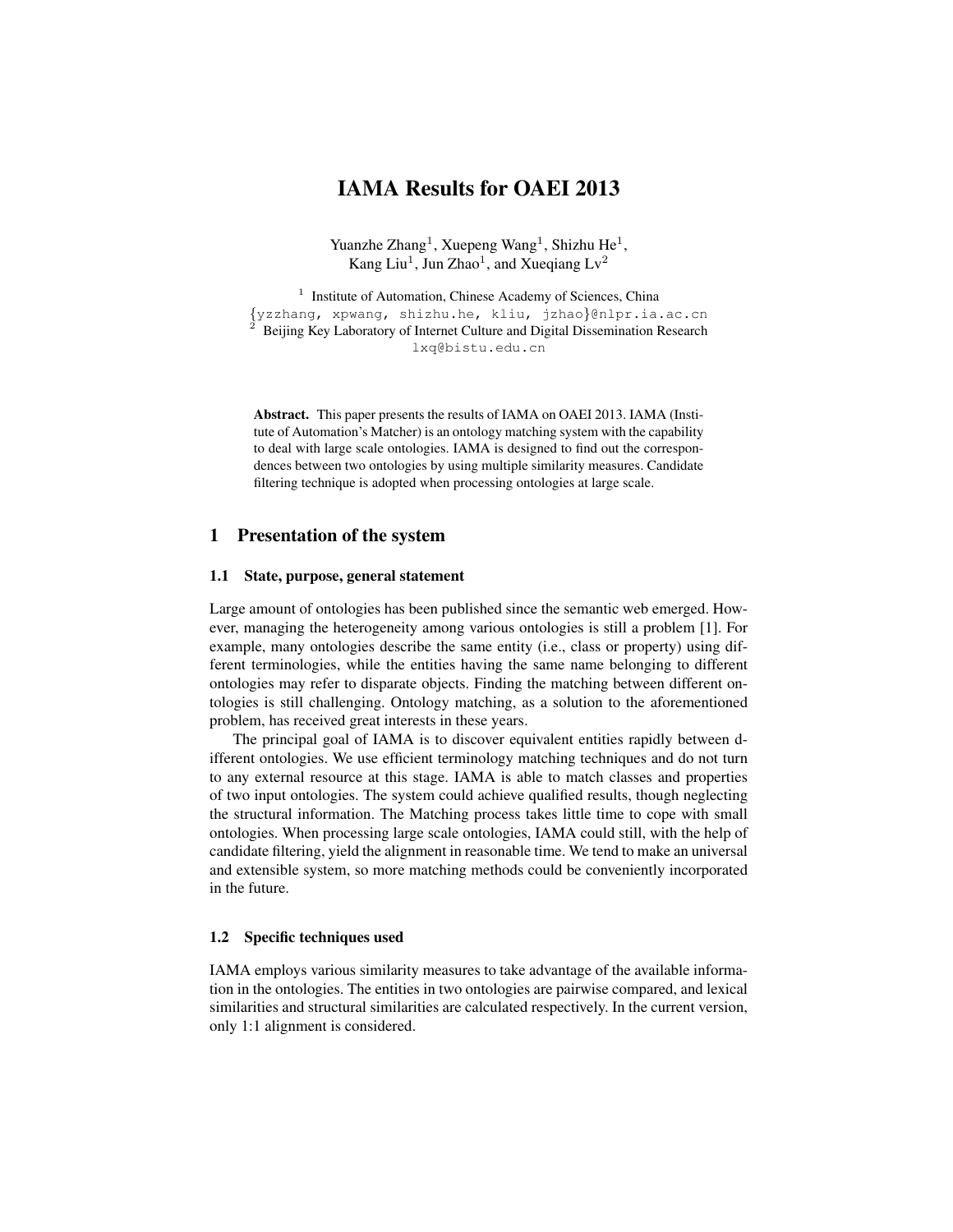Let  $O_1$  and  $O_2$  denote the two input ontologies, and  $e_1$  is an entity in  $O_1$ . Each entity  $e_2$  in O2 has a similarity with  $e_1$  indicated as  $sim(e_1, e_2)$ . We are able to find out the maximum value as  $sim(e_1, \hat{e})$ . If  $sim(e_1, \hat{e})$  is greater than a predetermined threshold  $t_1$ , entity pair  $(e_1, \hat{e})$  will be added to the alignment. In the following paragraphs, we will present the used similarity measures in our system.

#### Lexical Similarity

The system extracts local names, labels, and comments of the entities in the two input ontologies as lexical features. For most situations, the lexical information is effective.

*Local Name similarity* measures the similarity between the names of two entities. We get rid of the spaces and other punctuations because the entity name is comprised of multiple words or contains hyphens at times. All the letters are turned to lower case simultaneously. *Label Similarity* measures the similarity between the labels. Not all the entities have labels, and many entities have a label exactly the same as its local name. *Comment Similarity* measures the similarity between the comments. A comment of an entity is usually a brief descriptive sentence, which is helpful when the two ontologies name their entities with quite different style. Both labels and comments are processed as local names, thereby treated as a single word.

IAMA uses Levenshtein [2] distance, which is proved competent in [3], to calculate lexical similarities. For the three lexical similarities mentioned above, we do not take them equally. Each similarity is assigned a weight intuitively. Local name similarity has a greater weight than label similarity, while comments similarity has the lowest weight.

#### Individual Similarity

Between the classes that have individuals, *Individual Similarity* is additionally calculated. The names of individuals that belong to a class are extracted to a set of string. Assume  $S_1$  and  $S_2$  are two sets, then the similarity between them is computed as follows:

$$
sim(S_1, S_2) = 2 \times \frac{\#(S_1 \cap S_2)}{\#S_1 + \#S_2}
$$
 (1)

For example, if  $c_1$  is a class in ontology  $O_1$ , and  $c_2$  is a class in ontology  $O_2$ . The names of the individuals belonging to  $c_1$  is a set of string  $i_1 = \{s_1, s_2, s_3\}$ , and similarly we get  $i_2 = \{s_2, s_3, s_4, s_5\}$ . The individual similarity  $sim_i(c_1, c_2)$  is:

$$
sim_i(c_1, c_2) = 2 \times \frac{\#(i_1 \cap i_2)}{\#i_1 + \#i_2} = 2 \times \frac{2}{3+4} = 0.571
$$

IAMA adopts the maximum value of all the similarities as the final similarity of the entity pair. It is worth noting that other similarities such as superclass similarity, subclass similarity, domain similarity and range similarity are also tested in our earlier attempts. But they contributed little considering the time increased. They could be added easily if needed, which makes IAMA extensible.

#### Candidate Filtering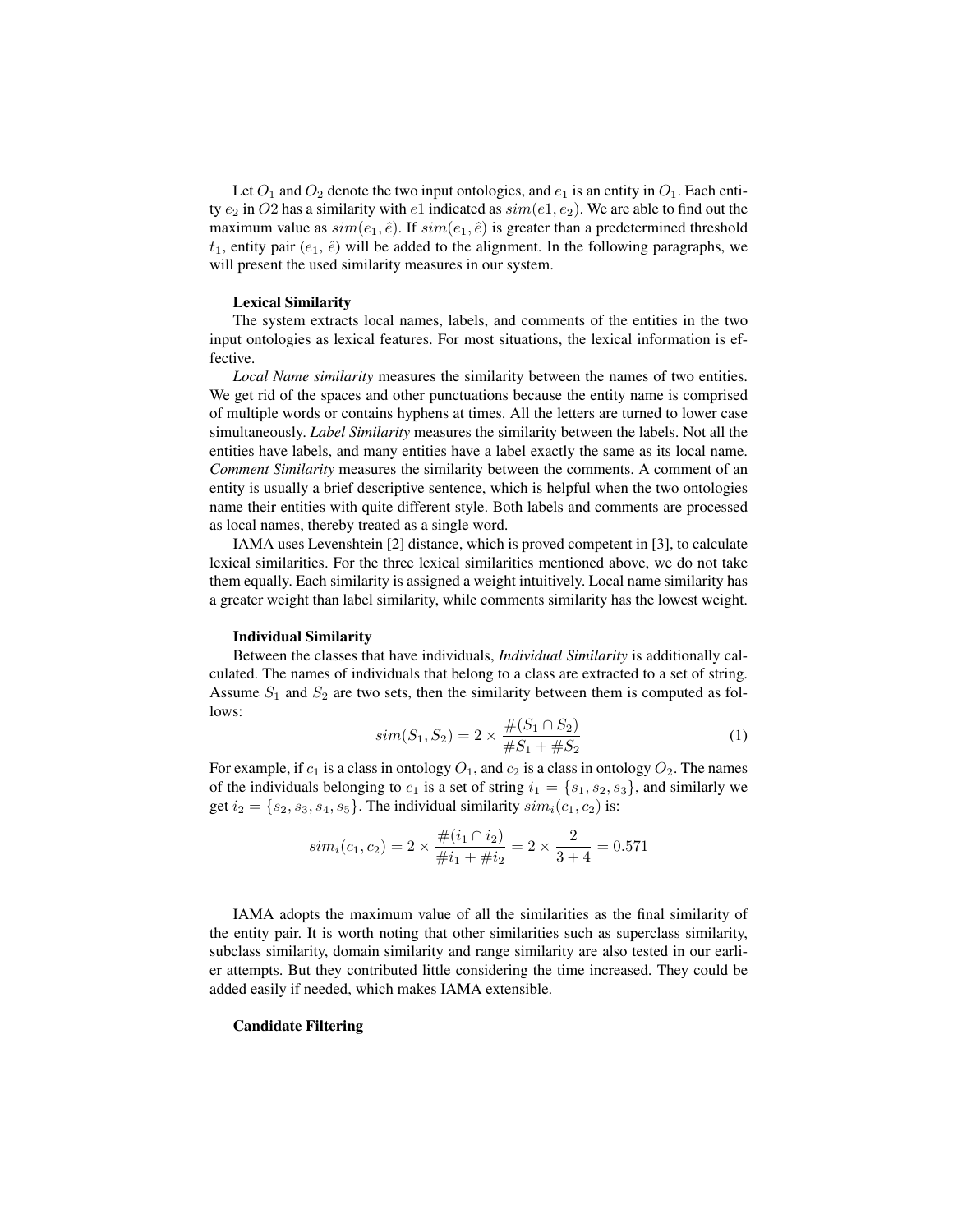Pairwise compare is time consuming. In most cases, calculating similarities for every entity pair is unnecessary. *Candidate Filtering* helps to find out a few promising entity pairs in advance, thus saving running time dramatically.

Assume the two input ontologies are  $O_1$  and  $O_2$ , and  $O_2$  has more entities than  $O_1$ . For each entity in  $O_1$ , we attempt to find out potential entities in  $O_2$  to construct a candidate set. The idea is implemented as follow. First, the lexical information in the bigger ontology  $O_2$ , namely name, label and comment is tokenized and indexed by Lucene<sup>3</sup>. Second, we construct search query for each entity in  $O_1$ . For instance, the lexical information of an entity in  $O_1$  is "Reference", "Reference", "Base class for all entries". We split it into index tokens, and every single token is searched in the constructed index, yielding top-k entities as a candidate set. Last, our system calculates the final similarity values pairwise.

The time used for indexing and searching is acceptable. For large input ontologies, candidate filtering improves the matching speed substantially. Take anatomy track for example, the difference can be seen in Table 1. The experiment is conducted on a computer with 4.7GHz Intel i5 CPU (4 core) and 8GB RAM.

|                                               |       |       |       | Precision F-Measure Recall Runtime (ms) |
|-----------------------------------------------|-------|-------|-------|-----------------------------------------|
| <b>IAMA</b> without candidate filtering 0.994 |       | 0.719 | 0.563 | 117.503                                 |
| IAMA with candidate filtering                 | 0.995 | 0.713 | 0.555 | 5.376                                   |

Table 1. The impact of candidate filtering in Anatomy track

Candidate filtering could still miss some potential entity pairs though negligible. IAMA defined an alterable trigger threshold t2, which is set to 500 empirically. Only both the two ontologies have more than 500 entities, candidate filtering is employed.

#### 1.3 Adaptations made for the evaluation

There are two key parameters in IAMA (i.e.,  $t1$  and  $t2$ ). Specifically, if the final similarity of an entity pair is greater than  $t1$ , the pair will be added to the alignment.  $t2$  is the trigger threshold of candidate filtering component as mentioned before. In the version to participate in OAEI 2013,  $t1$  is set to 0.9 and  $t2$  is set to 500.

#### 1.4 Link to the system and parameters file

The latest version of IAMA can be seen on https://github.com/YuanzheZhang/IAMA.

## 2 Results

This section presents the results of IAMA achieved in OAEI 2013. Our system mainly focuses on benchmark, anatomy, conference, and large biomedical ontologies. We do not provide multilingual support for the moment.

<sup>&</sup>lt;sup>3</sup> http://lucene.apache.org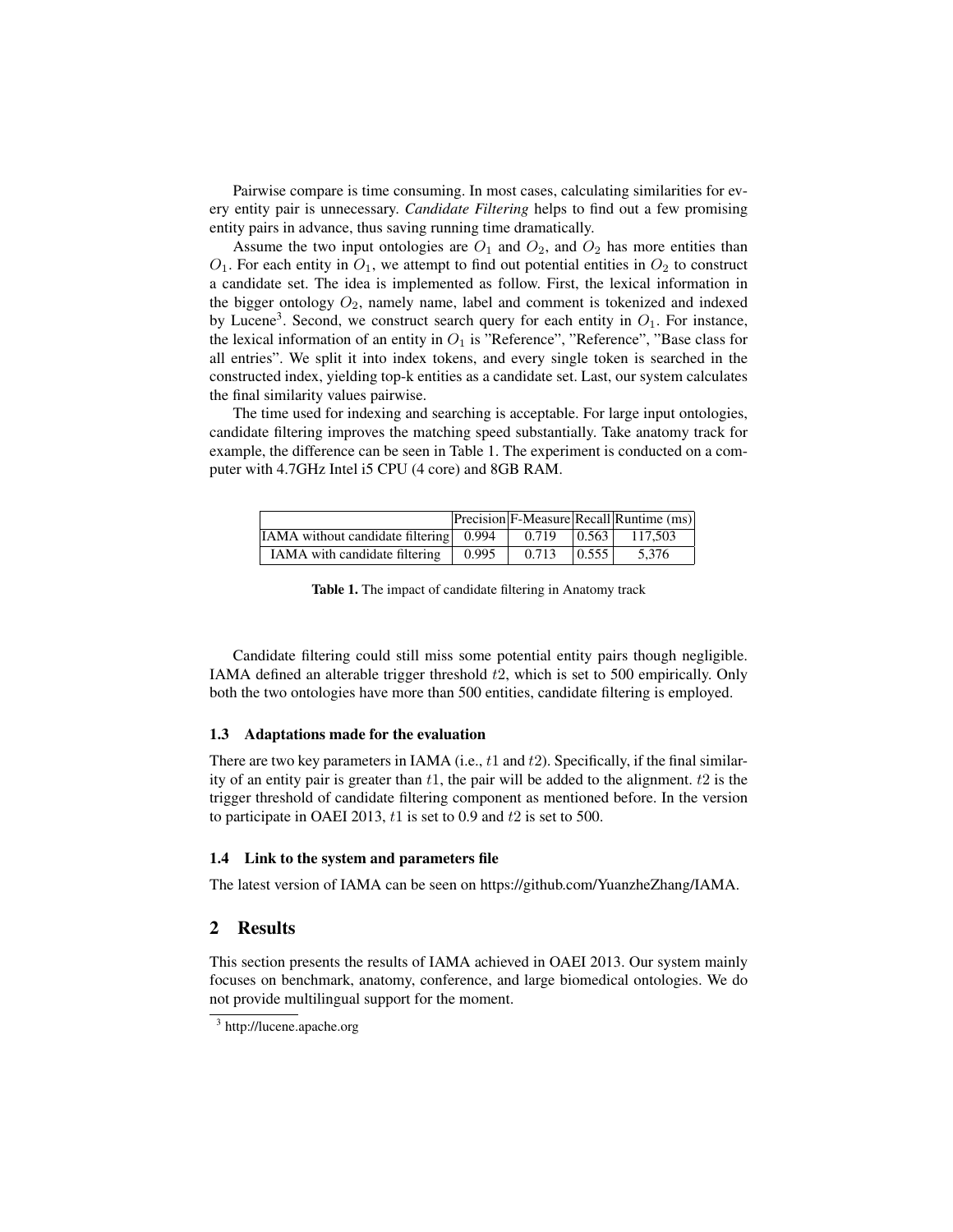## 2.1 benchmark

The goal of the benchmark data set is to provide a stable and detailed picture of each algorithm[4]. The benchmark test library consists of several test suits. The test suites are generated from the usual bibliography ontology this year, and they are blind to participants. Table 2 shows the results of benchmark track. Pt F-m./s means the average F-measure point provided per second.

|      | Precision $F$ -Measure Recall Time (s) pt $F$ -m./s |            |     |      |
|------|-----------------------------------------------------|------------|-----|------|
| 0.99 | 0.73                                                | $\pm 0.57$ | 102 | 0.72 |

Table 2. Results for Benchmark track

Our system acquired its best results in this track. Concerning F-measure, IAMA ranked fourth in the 21 systems. The comparison with other top systems is shown in Table 3

| System          |      | Precision F-Measure Recall Time (s) pt F-m./s |      |       |      |
|-----------------|------|-----------------------------------------------|------|-------|------|
| $YAM++$         | 0.97 | 0.89                                          | 0.82 | 702   | 0.13 |
| CroMatcher      | 0.95 | 0.88                                          | 0.82 | 1.114 | 0.08 |
| <b>CIDER-CL</b> | 0.85 | 0.75                                          | 0.67 | 844   | 0.09 |
| <b>IAMA</b>     | 0.99 | 0.73                                          | 0.57 | 102   | 0.72 |
| <b>ODGOMS</b>   | 0.99 | 0.71                                          | 0.55 | 100   | 0.71 |

Table 3. Comparison with other top systems in Benchmark track

## 2.2 anatomy

The task of anatomy track is to find the alignment between the Adult Mouse Anatomy and a part of the NCI Thesaurus. These two ontologies describe the mouse anatomy and the human anatomy respectively. The results of our system on anatomy are shown in Table 4.

|    |               | Runtime Size Precision F-Measure Recall Recall Coherent |                                 |  |
|----|---------------|---------------------------------------------------------|---------------------------------|--|
| 10 | $ 845 $ 0.996 | 0.713                                                   | $\vert 0.555 \vert 0.014 \vert$ |  |

Table 4. Results for Anatomy track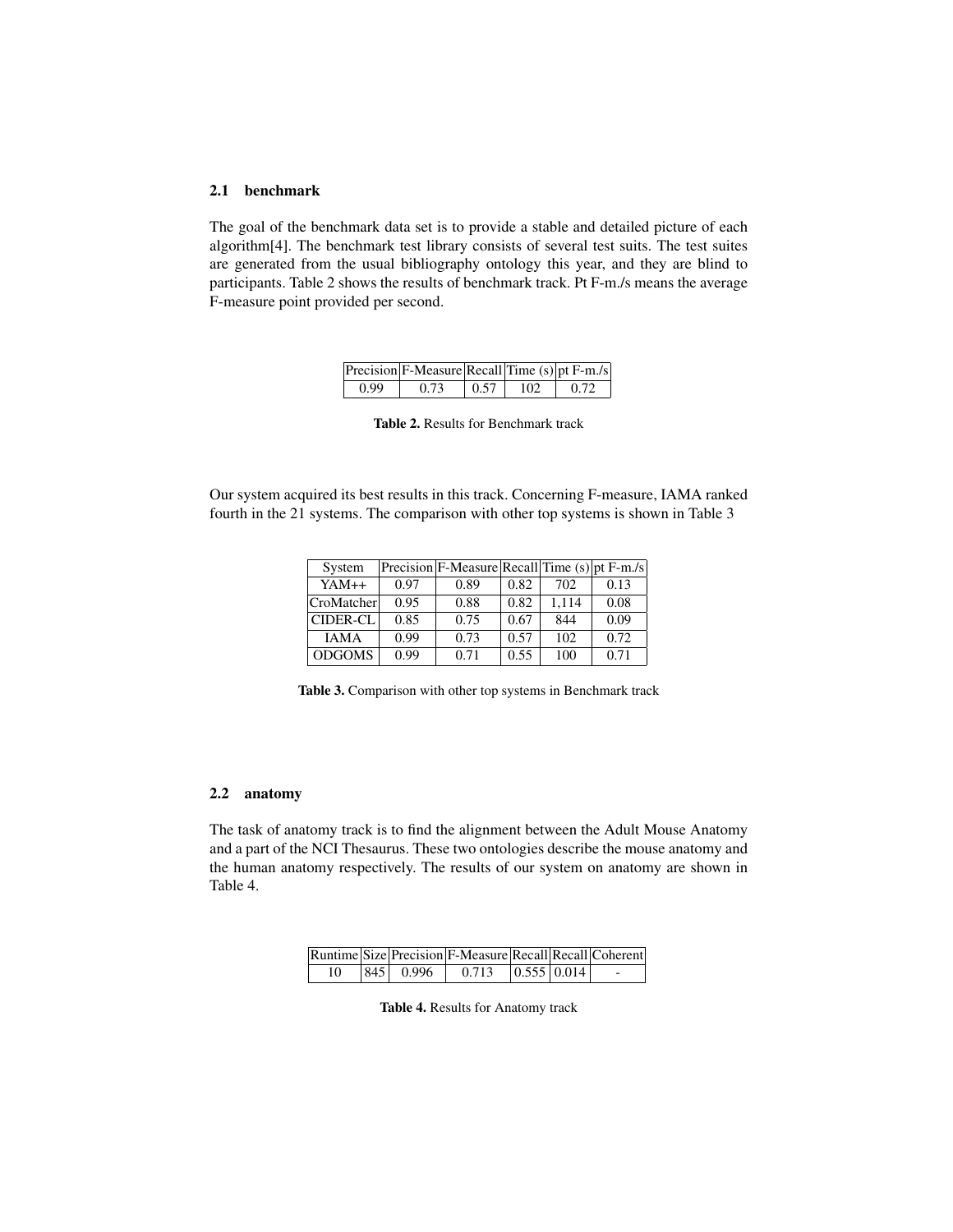Since both the two ontologies have the scale larger than 500 entities, candidate filtering is employed. As a result, IAMA finishes this track in 10 seconds. Only two systems are faster than IAMA. The simple use of lexical similarity generates mostly trivial correspondences, leading the low recall+ measure.

#### 2.3 conference

Conference track contains sixteen ontologies from the conference organization domain. There are two versions of reference alignment. The original reference alignment is labeled as *ra1*, and the new reference alignment, generated as a transitive closure computed on the original reference alignment, is labeled as *ra2*. Table 5 shows the results of our system in this track.

|                 |      | Precision F-Measure Recall |      |
|-----------------|------|----------------------------|------|
| ra 1            | 0.78 | 0.59                       | 0.48 |
| ra <sub>2</sub> | 0.74 | 0.55                       | 0.44 |

Table 5. Results for Conference track

IAMA finishes the conference track in 53 seconds. Candidate filtering has not been activated.

## 2.4 multifarm

The MultiFarm data set contains ontologies in eight different languages. These ontologies are translated from conference track. IAMA does not design a multilingual method specifically, thus obtained relatively poor results. We managed to utilize language detection and translation API. Unfortunately, it increased the processing time of our system and led to other problems. In the next version, IAMA will adopt specialized method to deal with multilingual ontologies. The results are presented in Table 6.

|      | Average Precision Average F-Measure Average Recall |      |
|------|----------------------------------------------------|------|
| 0.30 | 0.05                                               | 0.03 |

| <b>Table 6.</b> Results for MultiFarm track |
|---------------------------------------------|
|                                             |

#### 2.5 library

The task of library track is to match two real-world thesaurus, namely STW and TheSoz. IAMA does not provide particular method aiming at this track. The results can be seen in Table 7. IAMA does not apply particular method for this track.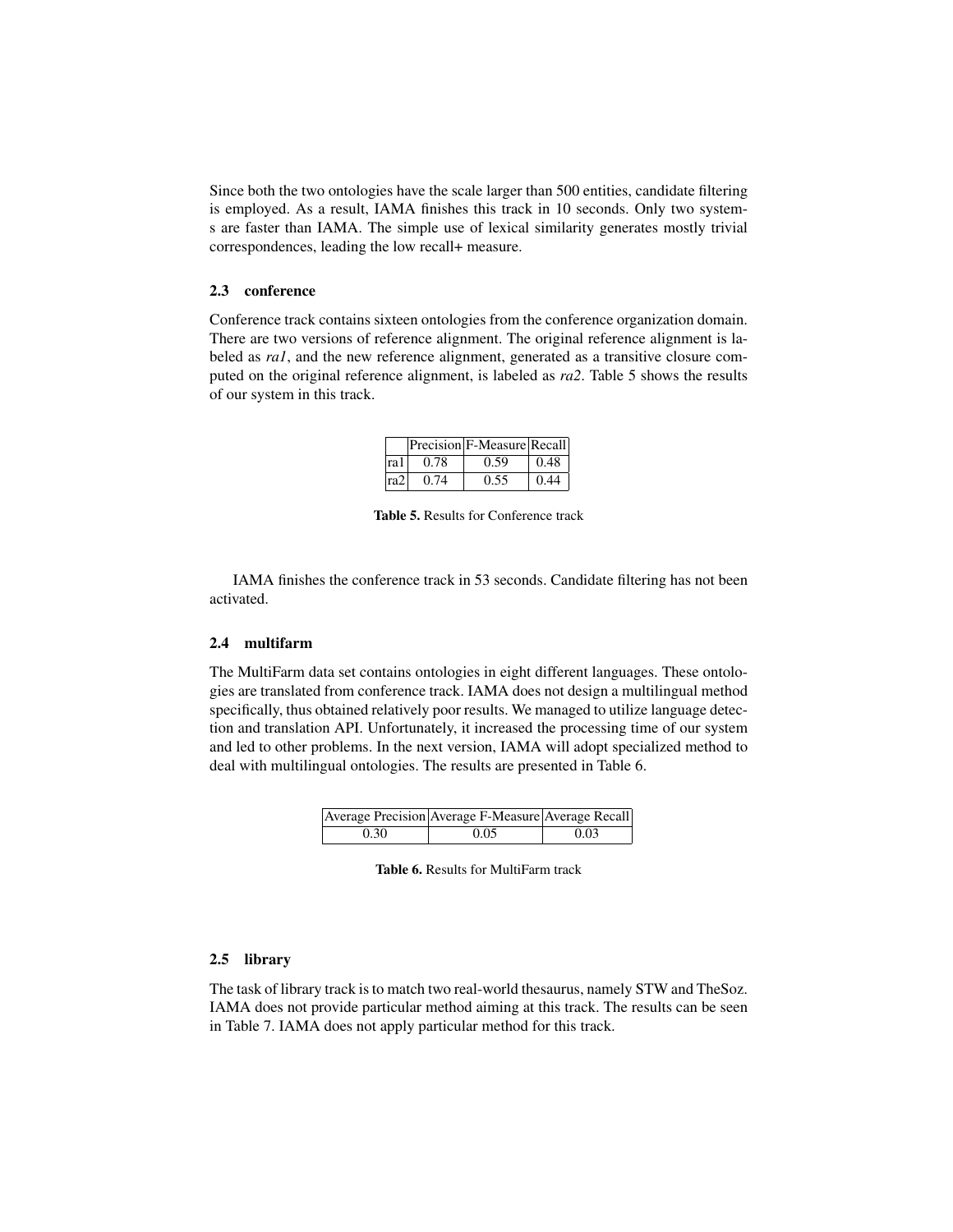|      | Precision F-Measure Recall |      |
|------|----------------------------|------|
| 0.78 | 0 Q4                       | 0.08 |

Table 7. Results for Library track

## 2.6 large biomedical ontologies

Large Biomedical track challenges matching tools by offering large scale ontologies. The task of this track is to find alignments between Foundational Model of Anatomy (FMA), SNOMED CT, and the National Cancer Institute Thesaurus (NCI). IAMA finishes the task in reasonable time owe to the use of candidate filtering. Table 8 shows the results.

|                                        | <b>Task 1: Small FMA and NCI fragments</b>     |  |   |  |                                |  |                                 |  |                                                |  |
|----------------------------------------|------------------------------------------------|--|---|--|--------------------------------|--|---------------------------------|--|------------------------------------------------|--|
|                                        | P                                              |  | F |  | R                              |  |                                 |  | #Mappings Runtime (s)                          |  |
|                                        | 0.979 0.733 0.585                              |  |   |  | 1,751                          |  | 14                              |  |                                                |  |
| Task 2: Whole FMA and NCI ontologies   |                                                |  |   |  |                                |  |                                 |  |                                                |  |
|                                        | P<br>F                                         |  | R |  |                                |  | #Mappings   RuntimeException(s) |  |                                                |  |
|                                        |                                                |  |   |  | 0.901 0.708 0.582              |  | 1,894                           |  | 139                                            |  |
|                                        |                                                |  |   |  |                                |  |                                 |  |                                                |  |
| Task 3: Small FMA and SNOMED fragments |                                                |  |   |  |                                |  |                                 |  |                                                |  |
|                                        | P                                              |  | F |  | R                              |  | #Mappings                       |  | Runtime (s)                                    |  |
|                                        |                                                |  |   |  | 0.962 0.236 0.134              |  | 1,250                           |  | 27                                             |  |
|                                        | <b>Task 4: Whole FMA and SNOMED ontologies</b> |  |   |  |                                |  |                                 |  |                                                |  |
|                                        | P                                              |  | F |  | R                              |  | #Mappings                       |  | Runtime (s)                                    |  |
|                                        |                                                |  |   |  | $\overline{0.749}$ 0.227 0.134 |  | 1,600                           |  | 218                                            |  |
|                                        |                                                |  |   |  |                                |  |                                 |  |                                                |  |
|                                        |                                                |  |   |  |                                |  |                                 |  | <b>Task 5: Small SNOMED and NCI fragments</b>  |  |
|                                        | P                                              |  | F |  | R                              |  | #Mappings                       |  | Runtime (s)                                    |  |
|                                        |                                                |  |   |  | 0.965 0.604 0.439              |  | 8,406                           |  | 99                                             |  |
|                                        |                                                |  |   |  |                                |  |                                 |  | <b>Task 6: Whole SNOMED and NCI ontologies</b> |  |
|                                        | P                                              |  | F |  | R                              |  | #Mappings                       |  | Runtime $(s)$                                  |  |
|                                        |                                                |  |   |  | 0.917 0.593 0.439              |  | 8.843                           |  | 207                                            |  |

Table 8. Results for Large Biomedical track

IAMA is one of the fifteen systems that are able to complete all six tasks, and provides the best results in terms of precision in task 1 and task 2. Furthermore, our system finishes all the tasks in 704 seconds, only slower than LogMapLt (371 seconds). The average results are shown in Table 9.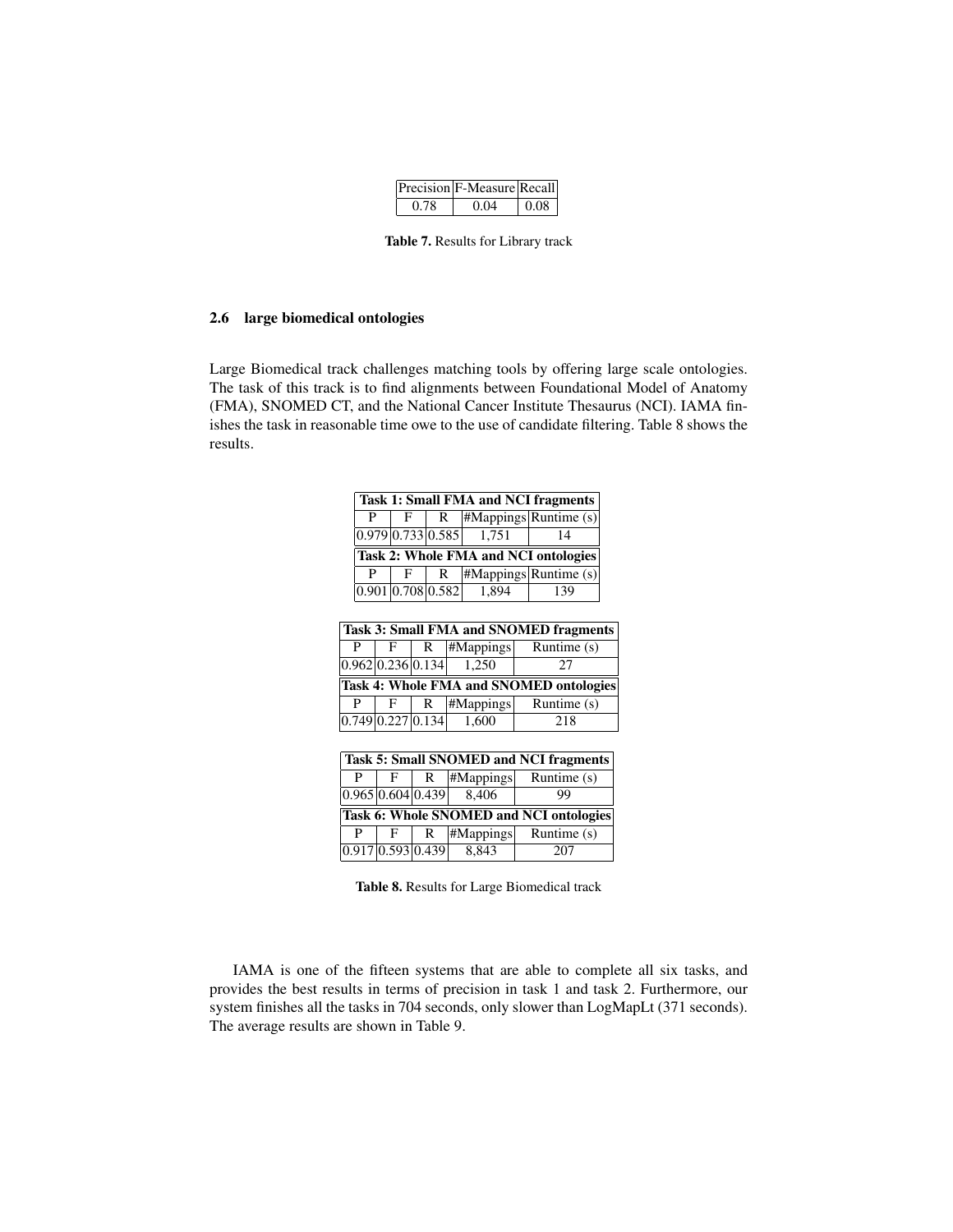|       |       |                 | Precision F-Measure Recall Incoherence Total time (s) |
|-------|-------|-----------------|-------------------------------------------------------|
| 0.912 | 0.517 | $ 0.386 $ 46.4% | 704                                                   |

Table 9. The average results for Large Biomedical track

## 3 General comments

#### 3.1 Comments on the results

IAMA achieved qualified results in its first participation in OAEI. The results for benchmark, conference, and large biomedical track is better. Since the system does not design specific method to handle MultiFarm and library track, the results are relatively poor. It is evident that IAMA got relatively high precision but low recall. The reason is that the threshold t1 is fixed to a high value of 0.9. Candidate filtering, as already mentioned, cuts down the recall as well.

#### 3.2 Discussions on the way to improve the proposed system

IAMA remains much to be improved. First, the system does not take advantage of structural information, which is beneficial when lack of lexical information. We tried to calculate structural similarity like subclass similarity and superclass similarity, but did not receive expected results. The hierarchy information is also remained to be exploited. Second, predetermining all the parameters loses the flexibility. The influence of parameter  $t_1$  can be seen in Table 10. The experiment is conducted on a computer with 4.7GHz Intel i5 CPU (4 core) and 8GB RAM. A self-adjust mechanism is to be employed in the future. Third, the system lacks the ability to match ontologies in different languages. The next version will support multi-language inputs. We expect the optimized system would become an eligible universal ontology matching system.

|            |       | Precision F-Measure Recall |       |
|------------|-------|----------------------------|-------|
| $ t1=0.7 $ | 0.800 | 0.752                      | 0.710 |
| $ t1=0.8 $ | 0.945 | 0.783                      | 0.668 |
| $ t1=0.9 $ | 0.995 | 0.719                      | 0.563 |

Table 10. Impact of parameter  $t1$  in anatomy track (without candidate filtering)

## 4 Conclusion

This paper has reported the results of IAMA in OAEI 2013. The results reflect that IAMA has the ability to deal with a majority of ontologies, including large ones. On the other hand, for those disadvantages exposed, we discuss the possible solutions. By and large, IAMA achieved reasonable results for its first participation in OAEI, and it is promising to be much improved in the future.